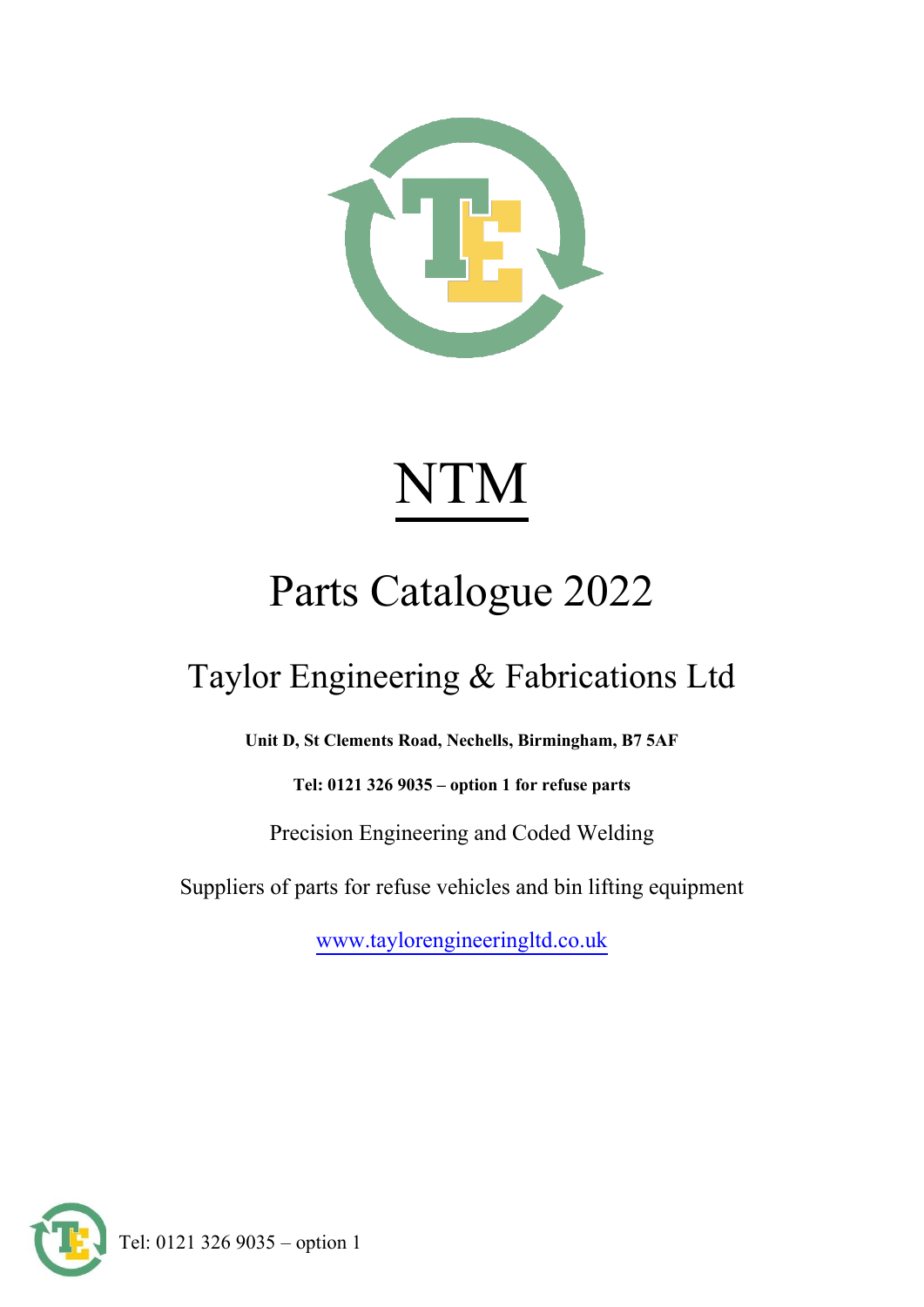#### Filters



#### Electrical

| <b>TEL2376</b> | Proxy Switch Hard Wired Hopper/Slide Plate<br>(52122000) |
|----------------|----------------------------------------------------------|
| <b>TEL2406</b> | Fire Door Safety Switch NTM K Series Midi<br>(52123600)  |
| TEL2406/1      | Safety Switch Magnetic Only NTM K.Series<br>Midi         |
| <b>TEL2410</b> | Limit Switch Body Tailgate (52147000)                    |

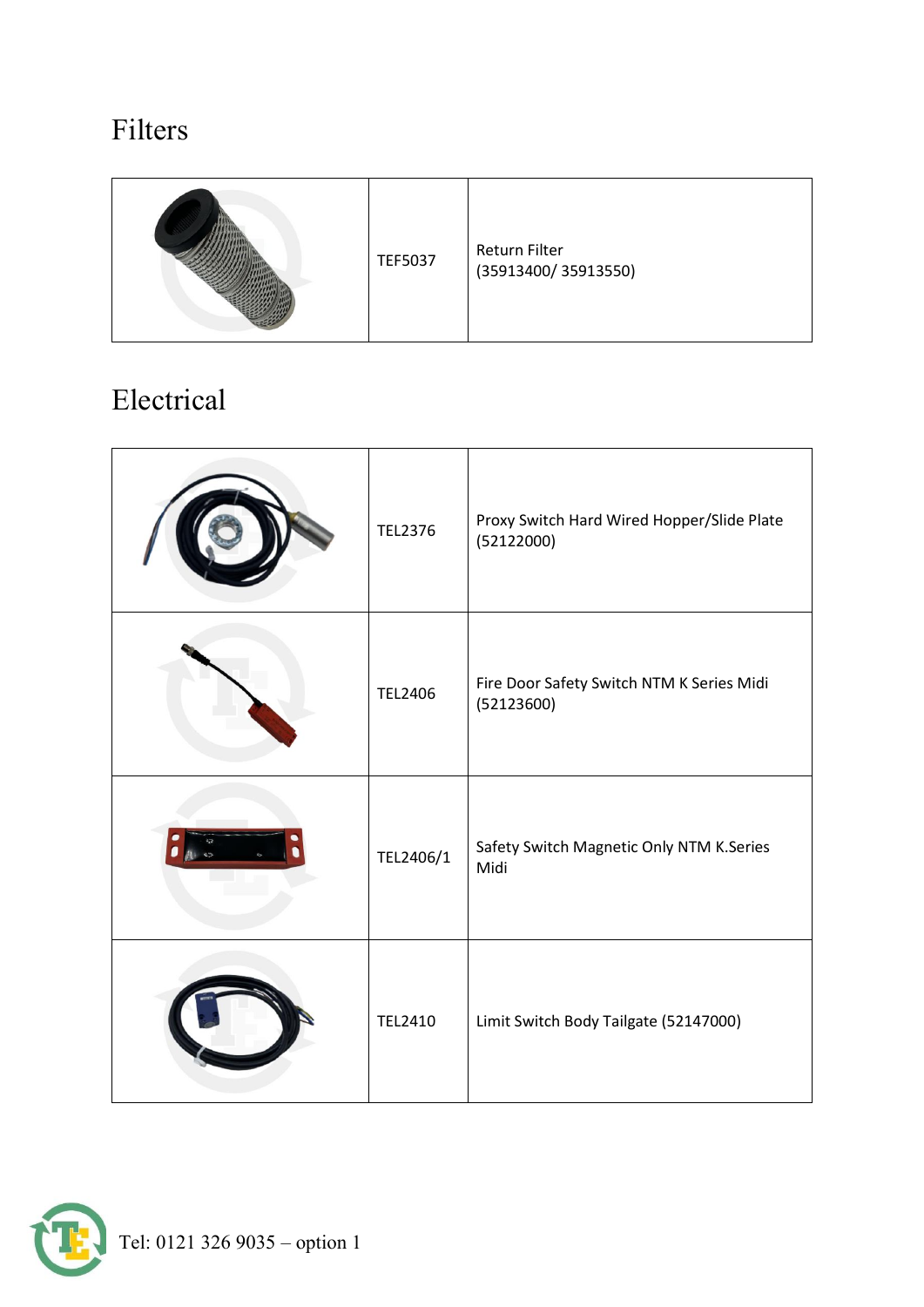| TEL2410/1 | Limit Switch Head Roller Tailgate (52148900) |
|-----------|----------------------------------------------|
| TEL2411   | Proxy Switch Tailgate Raise (52120300)       |

#### Mechanical

| <b>TEM1050</b> | NYLOC NUT, M24, fits TEM1916 |
|----------------|------------------------------|
| TEM1051        | Flat washer M24              |
| <b>TEM1496</b> | Clamp roller (71851600)      |

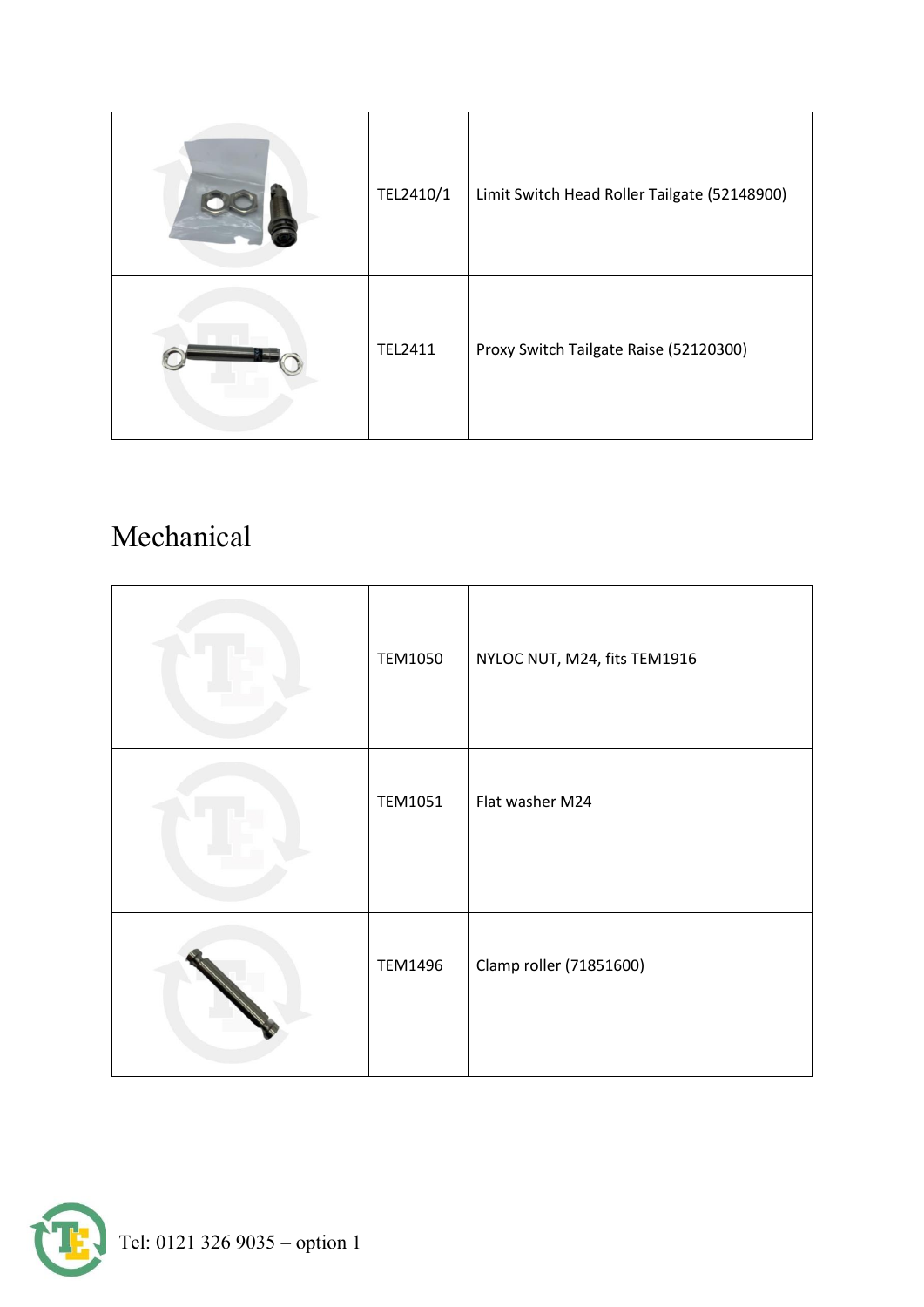| <b>TEM1497</b> | Pin clamp for roller (71851650)                           |
|----------------|-----------------------------------------------------------|
| <b>TEM1705</b> | Rod end bearing, stabilizer arm both ends<br>(76018000)   |
| TEM1705/1      | Bolt fits thru tie rod end TEM1705 K Series<br>(40141600) |
| <b>TEM1707</b> | Pin Carriage Plate Block Lower (97908600) K<br>Series     |
| TEM1707/1      | Pin Carriage Plate Block Upper (97908610) K<br>Series     |
| TEM1707/2      | Slide Block Wear Pad (97905920) K series                  |

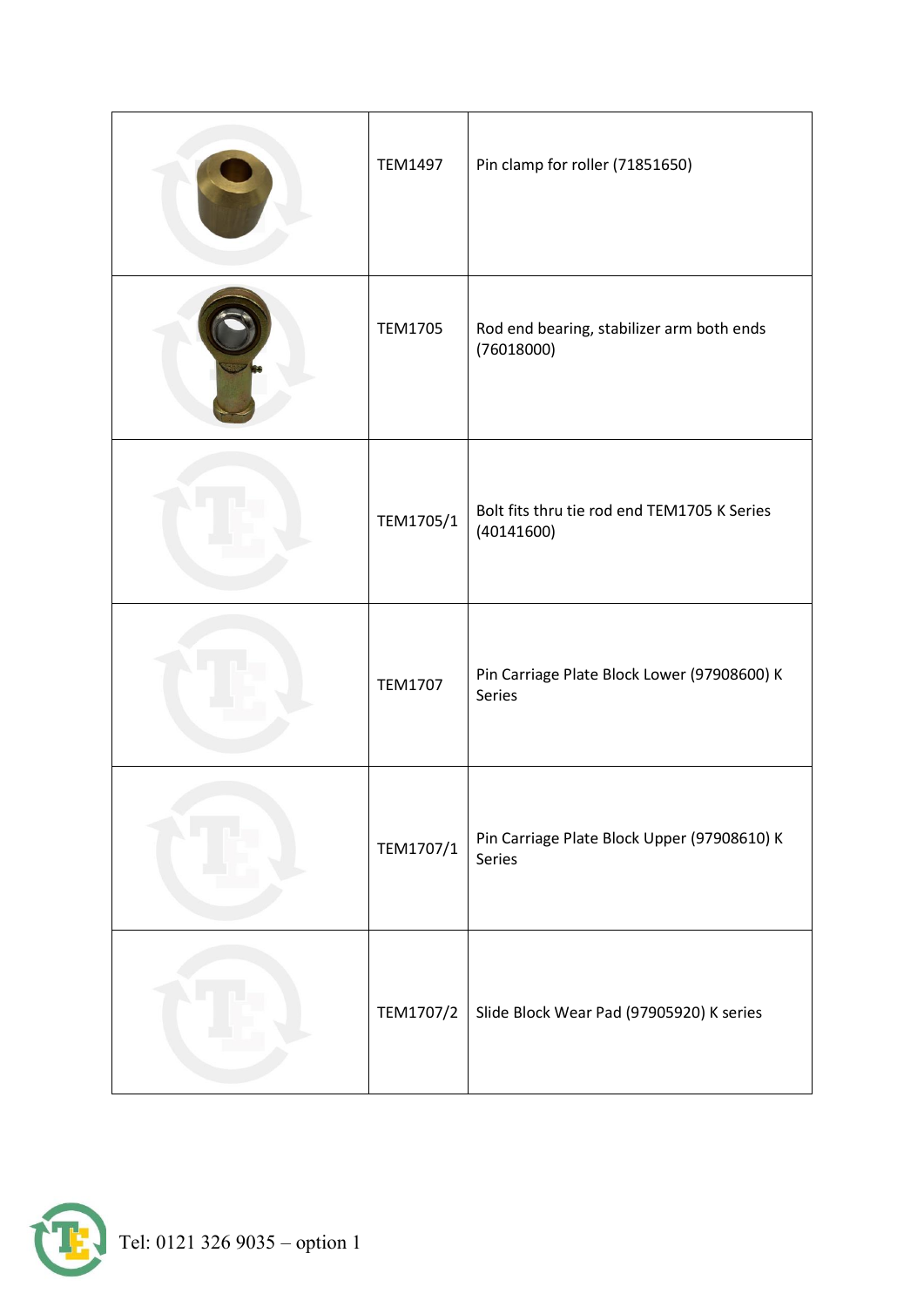| <b>TEM1708</b> | Dust Curtain, weighted, K-Std & Maxi<br>(76109080)  |
|----------------|-----------------------------------------------------|
| TEM1709        | Tailgate Dust Curtain Bar (97708372)                |
| TEM1710        | Packer Plate Bearing Spacer (97909050)              |
| <b>TEM1711</b> | Bin lift Clamp Angle Roller USE TEM1496             |
| <b>TEM1713</b> | BUSH; Bin Lift Side Arm, NTM K-Series<br>(78550100) |
| <b>TEM1714</b> | Packer Bearing (78101600) use TEM1519               |

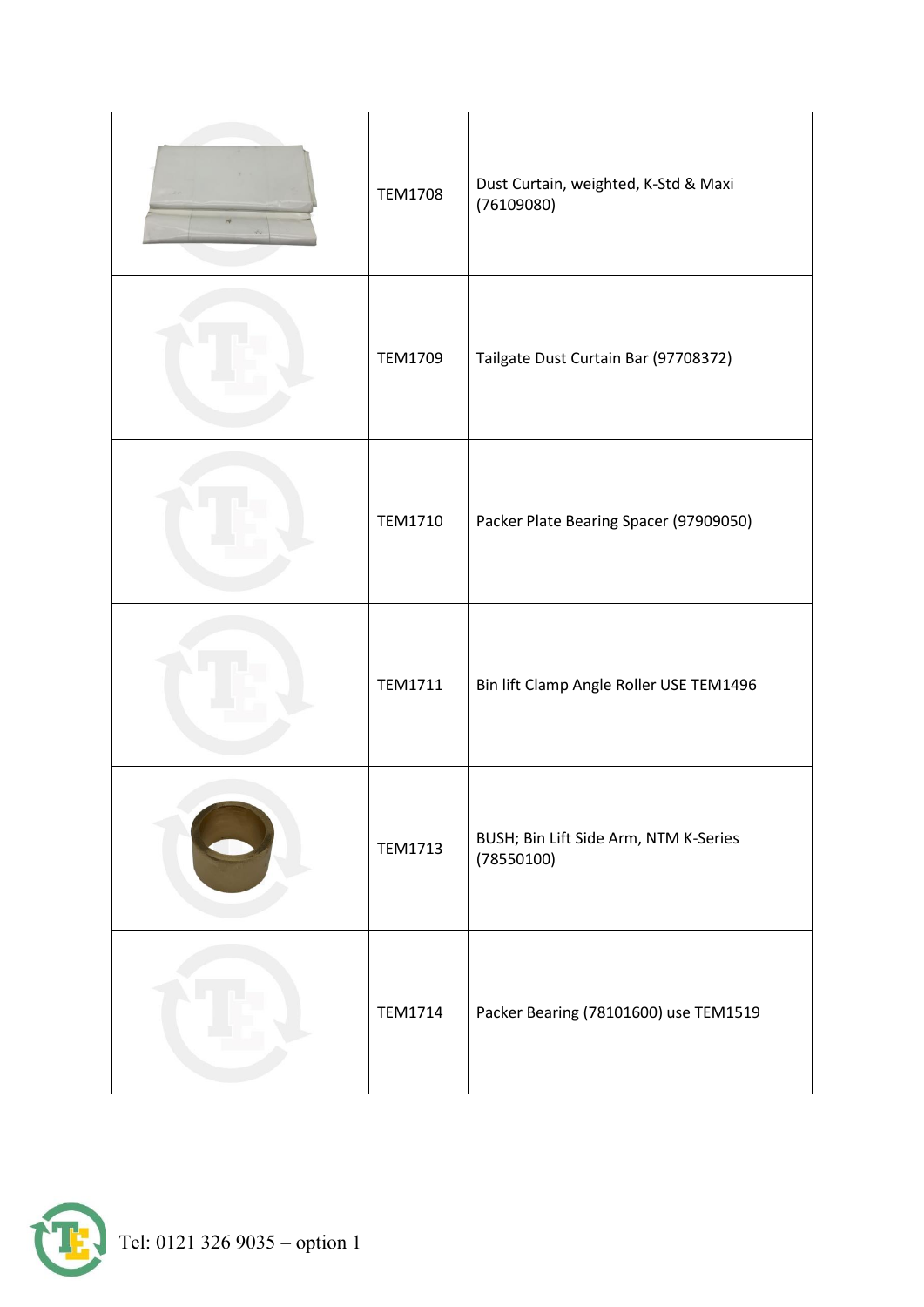| TEM1714/1      | Packer Bearing Circlip (41453550)                                   |
|----------------|---------------------------------------------------------------------|
| <b>TEM1827</b> | Pin Clamp Plate Hoist (71851720) Fits All K<br><b>Series Hoists</b> |
| <b>TEM1828</b> | Bush Clamp Plate All K-Series Hoist (78501700)                      |
| <b>TEM1830</b> | Clamp Plate Hoist K Series (71851660)                               |
| <b>TEM1831</b> | Spill Rubber K Series Hoist<br>(25005880/97500590)                  |
| TEM1831/1      | Clamp Strip K Series Hoist (71851740)                               |

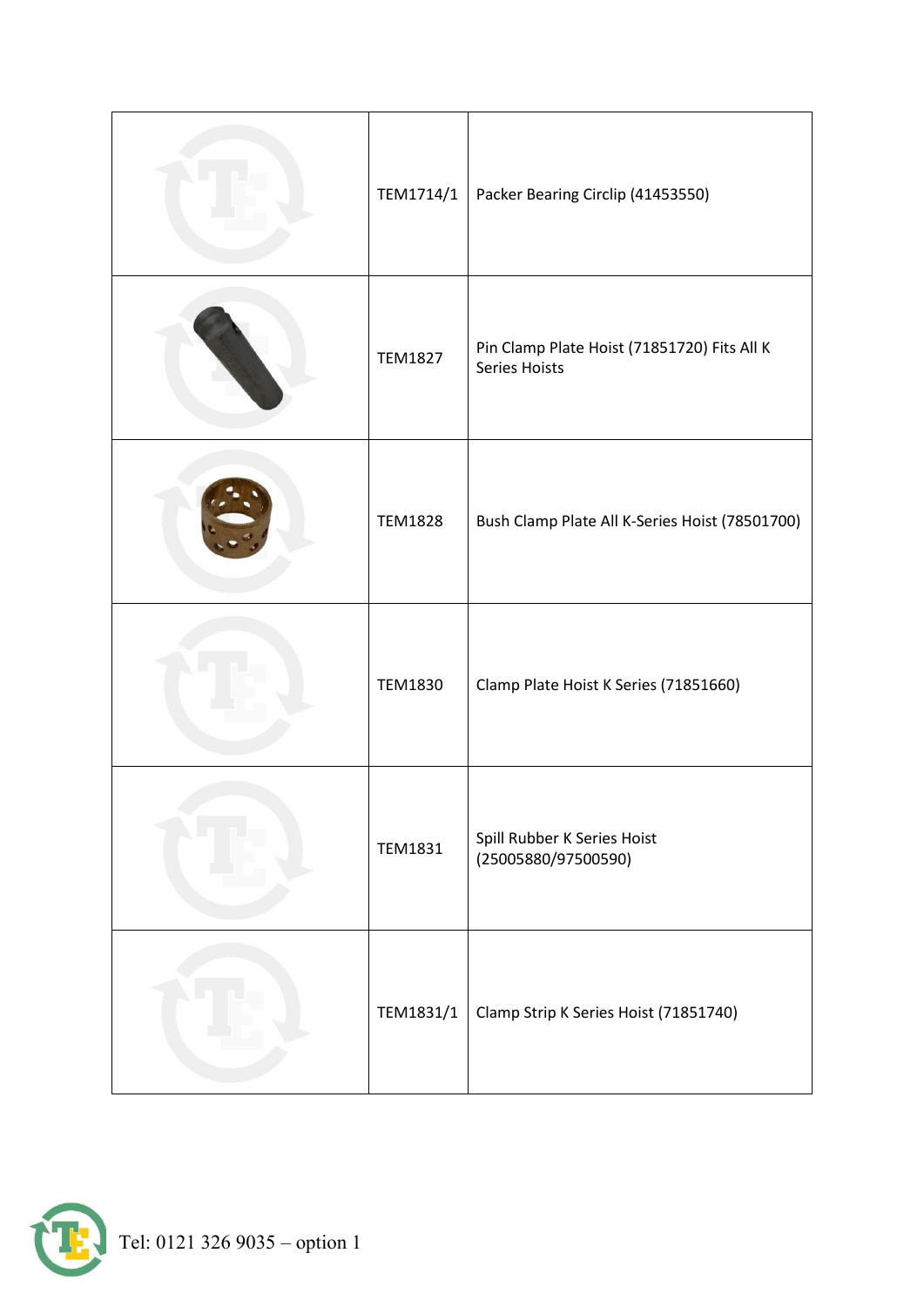| <b>TEM1840</b> | Bin Lift Rod Only NTM K-maxi & K-Standard<br>(97900320) |
|----------------|---------------------------------------------------------|
| TEM1841/1      | Bolt Tie Rod Both Ends All K-Series Hoist<br>(40141600) |
| <b>TEM1842</b> | Boss; K-Series Hoist (97500510) 24mm Wide               |
| TEM1842/1      | Boss; K-SERIES Hoist (97500515) 14mm Wide               |
| <b>TEM1846</b> | Pin; Bin Hoist Side Arm K-Series (97500540)             |
| <b>TEM1847</b> | Spacer; Bin Lift Side Arm, NTM K-Series<br>(97500545)   |

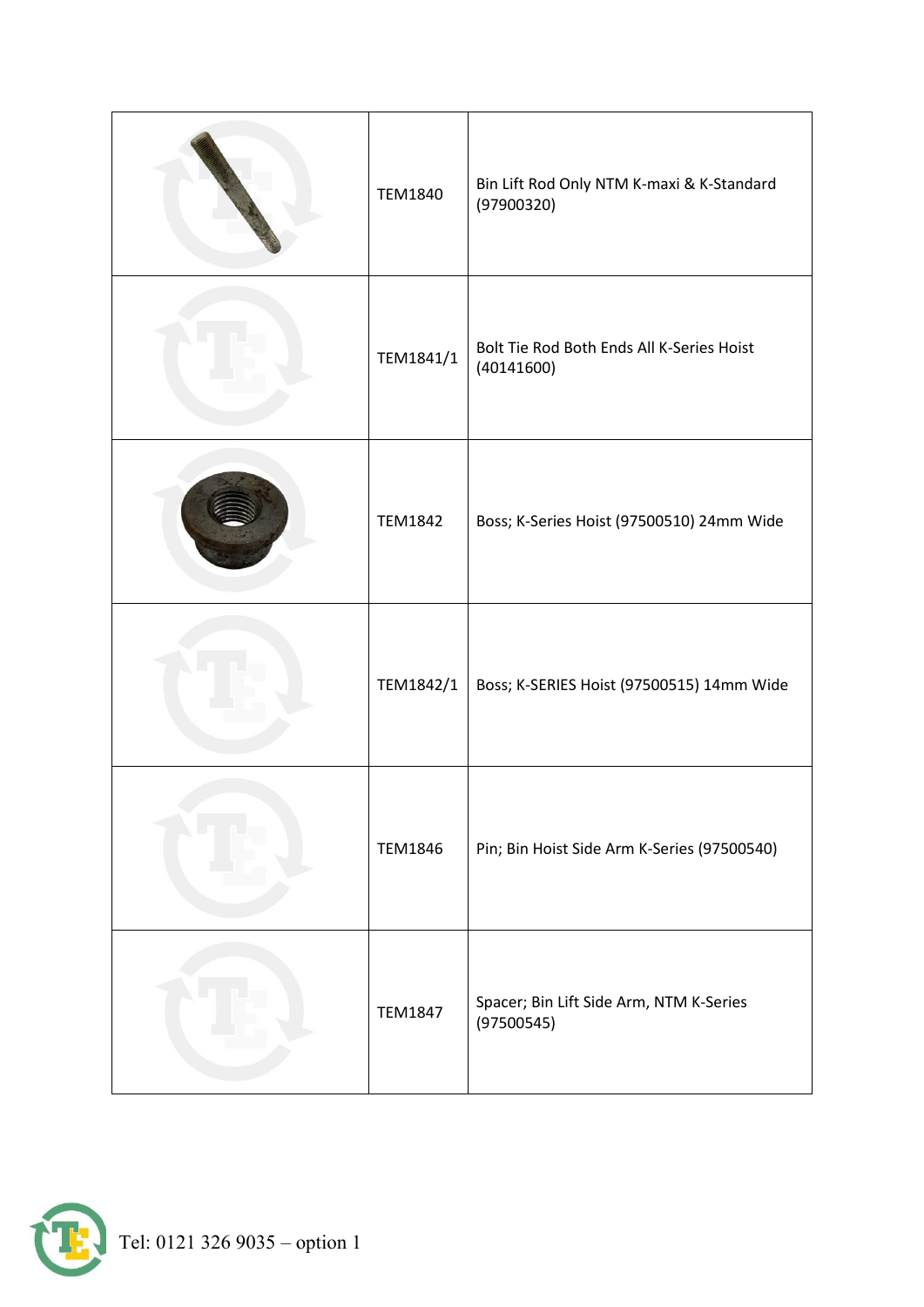| <b>TEM1848</b> | Nut; Bin Lift Side Arm K-Series (41208000)              |
|----------------|---------------------------------------------------------|
| <b>TEM1916</b> | Pin Pivot Bin lift arm K Series (97500560)              |
| TEM1916/1      | Washer goes with TEM1916 (76966000)                     |
| <b>TEM6087</b> | Roof cover fastener (75009050)                          |
| TEM6087/1      | Roof cover hook bracket goes with TEM6087<br>(75009100) |